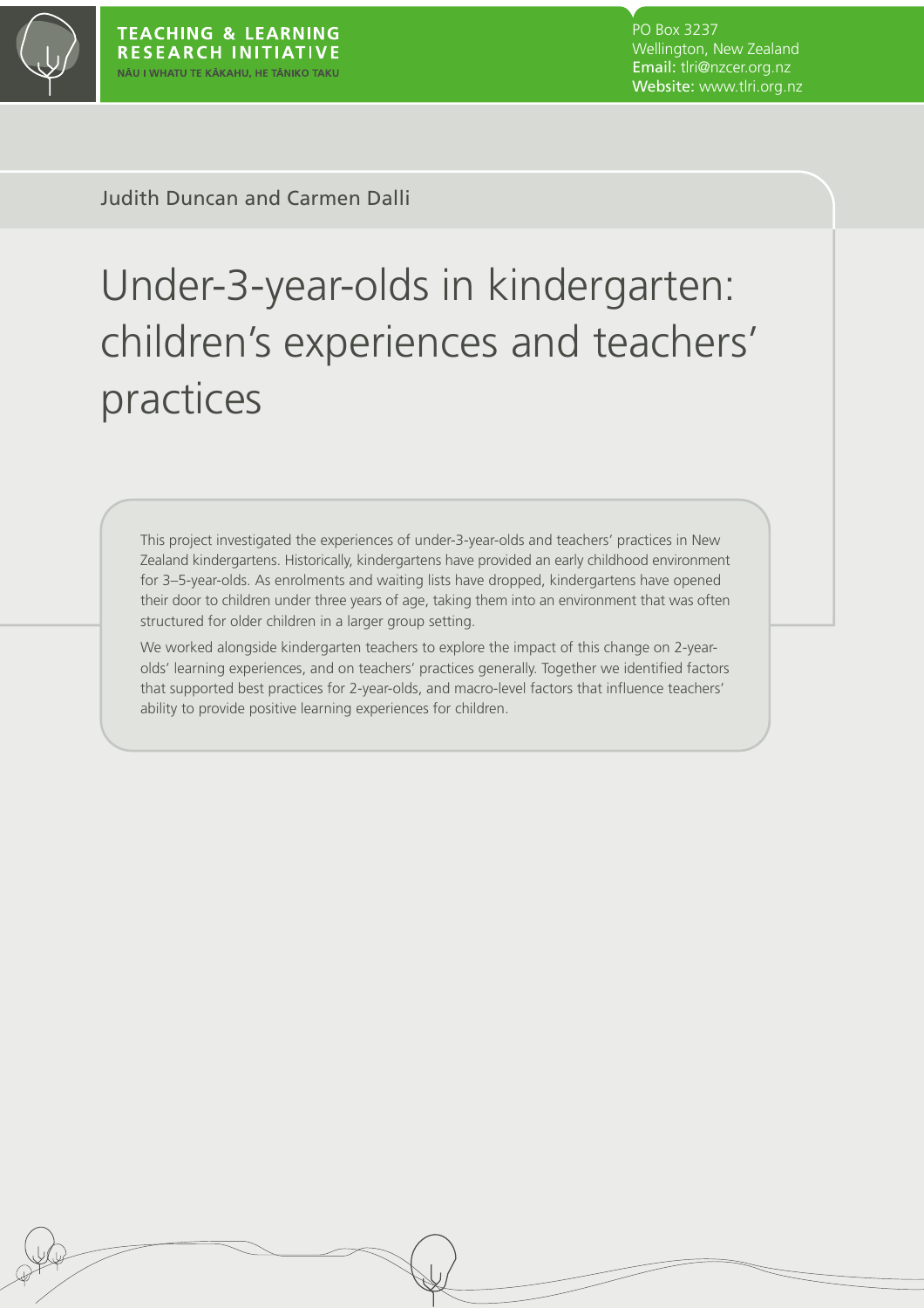

# Project aims

The aims of the study were to:

- capture the current experiences of the children at kindergarten from as many perspectives as possible;
- reframe any discourses about under-3-year-olds that work to disadvantage the children or detract from the teachers' work satisfaction; and
- work alongside the teachers to identify macro-level factors that may need to be addressed to ensure a safe, high-quality educational experience for the 2 year-olds who attend kindergartens.

# Research design

Using investigative qualitative research methods, we conducted case studies of 18 2-year-old children in four kindergartens, two in Dunedin and two in Wellington, over a two-year period. The kindergarten teachers reflected on the narrative observations of the case study children and their own teaching practices with the 2-year-olds in their kindergartens. Parents of the case study children were involved in reflective discussions of their child's narrative observations. The same case study teachers met with other teachers in their association for five cluster group meetings over the two years, to explore the research questions and to support best practice with 2-year-olds across their association's kindergartens. In addition, we also conducted a national survey of associations about their policies and strategic planning related to under-3 year-olds in kindergarten.

We structured our research questions and our investigations around the four levels of learning used in the early childhood curriculum document, *Te Whāriki* (Ministry of Education, 1996) and adapted from Bronfenbrenner's (1979) ecological systems model. The four levels were:

- Level 1: The learner engaged with the learning environment. **Research question:** What are the experiences of under-3-year-olds in the kindergarten setting?
- Level 2: The immediate learning environments and the relationships between them. **Research question:** What factors within the kindergarten environment support positive experiences for the under-3-year-olds?
- Level 3: The adults' environment as it influences their capacity to care and educate. **Research question:** What factors make for positive environments and practices for teachers when working with the under-3-year-olds in their kindergartens?
- Level 4: The nation's beliefs and values about children and early childhood care and education. **Research question:** What macro factors influence the experiences of the under-3-year-olds in the kindergarten environment?

These four levels acted as "multiple lenses" (Fleer, 2002) through which we looked at the child in context, the teacher in context, and the kindergarten service in context.

# Summary of findings

Through this project, together with the kindergarten teachers in Dunedin and Wellington, we have begun to build "new foundations" (Fleer, 2002): a foundation that has challenged the deficit model of a toddler and has celebrated the competent 2-year-old. We summarise these findings here under the three themes of being a 2-yearold at kindergarten, reframing discourses about 2-yearolds, and factors to be addressed to improve kindergarten experiences for children and maximise teachers' capacity to provide high-quality experiences.

#### **Being a two year-old at kindergarten**

#### *Becoming a "kindy kid"*

Two-year-olds quickly accepted and adopted the behaviours of "being a kindy kid", doing what was expected of them in their new environment. They fitted into the rules and routines of the environment, they built up skills and confidence, and approached social relationships with adults and other children with a variety of experience and enthusiasm.

#### *A first timer or an old hand?*

Two-year-olds who already had a sibling at kindergarten adjusted more smoothly to the environment than children who had no previous contact.

#### *It helps to have a friend*

Having a friend made a positive difference to how comfortable 2-year-olds felt at kindergarten and the amount of sustained interaction that occurred among peers. Likewise, children's previous experience of kindergarten influenced whether or not they were confident there and acquired the "community of practice" of the kindergarten smoothly.

#### *Being new and being young*

Many aspects of experience of being a 2-year-old at kindergarten can be summarised as: being new is tough, being young is tough, but being both new and young is doubly tough. In the physical environment these children faced challenges where only having longer legs would have helped (e.g., using swings, steps, furniture). In the social environment with peers and adults, they needed to learn the rules of the game. Some routines (such as mat time and afternoon tea time) were challenging learning for them. The presence of parents or other non-teaching adults was helpful in guiding children through these experiences.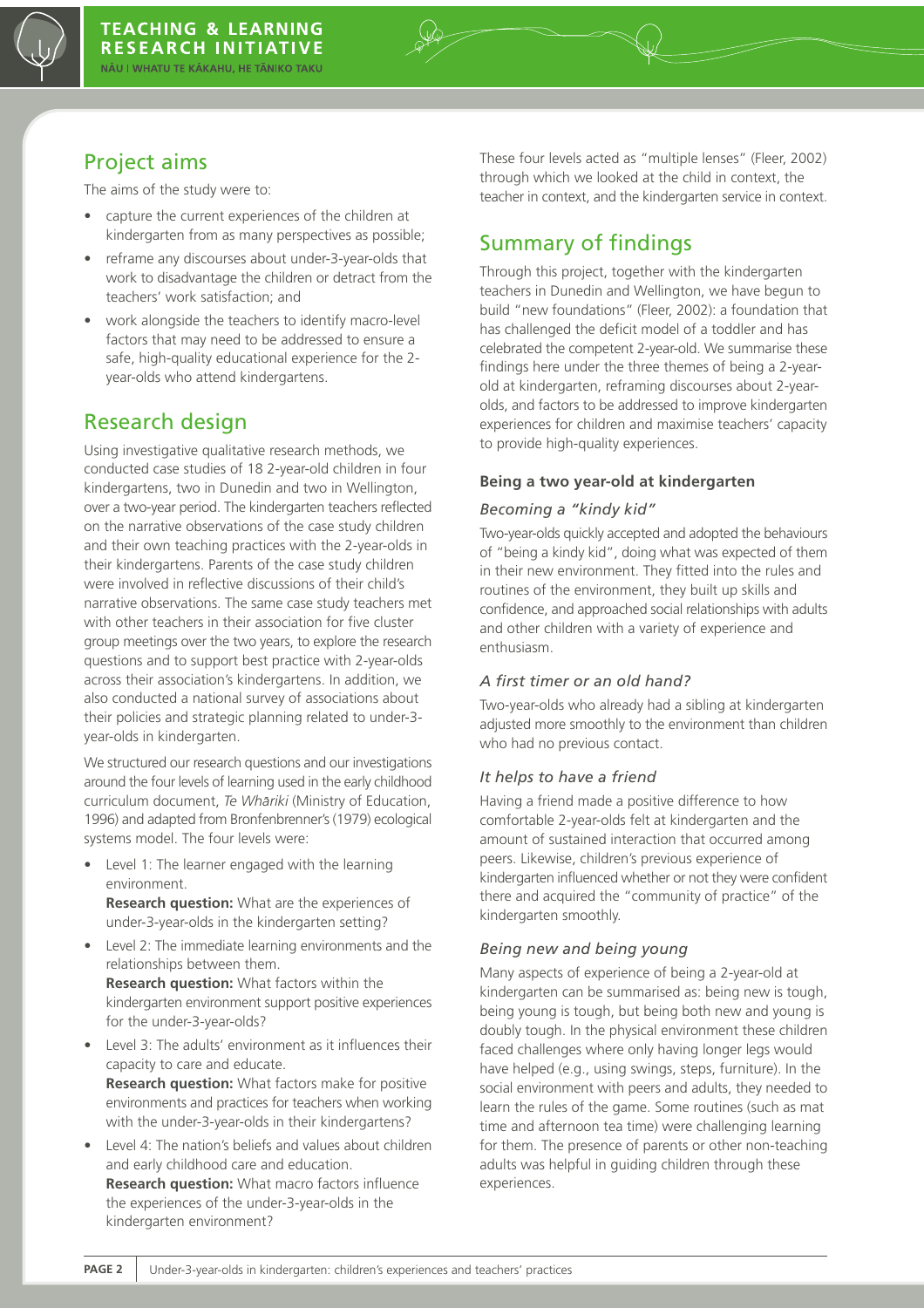

#### *Watch out, because I can't always tell you*

Two-year-olds often used nonverbal forms of communication that were missed by teachers in the busy atmosphere of the programme. The teachers also lamented that they got only "moments with each of them" and that they lost the continuity of children's experiences through lack of time to spend with individual children and get to know them.

#### *Successful sustained interactions*

These sustained interactions occurred between teachers and children when the teachers stationed themselves for a period of time in an area that they had observed the children were interested in. These shared moments were those that the teachers found the most rewarding.

#### *Where are you? I'm here*

Two-year-olds are small and kindergartens are big. Children liked to touch base with teachers and sought to be near them. We also observed that the 2-year-olds gravitated to the teacher and often needed to know where the teacher was in the environment.

#### **Reframing discourses about two year-olds**

#### *I'm amazed at their competence!*

Through the reflective discussions on the case study observations and in cluster group meetings teachers saw 2-year-olds in both familiar and new perspectives. They observed that children were challenged by the physical environment of the kindergarten, but were also highly competent in learning about their new environment including the rules and routines that structured the sessions.

#### *Frustrations and joys*

Teachers discovered that their apprehension over accepting 2-year-olds into kindergarten sessions had abated as their experience with this age group grew. They provided lists of the joys of working with 2-year-olds. However, the joys did not diminish the concerns that teachers held about the current structural arrangements of kindergarten life, which did not always suit the demands of having younger, and increased numbers of, children in afternoon sessions and within mixed-age settings.

#### **Factors to be addressed for children and teachers**

1. Teachers wanted to create a high-quality environment for 2-year-olds and were clear about the factors (both physical and social) that produced this. In response to the physical size and language capacity of 2-year-olds teachers had made changes to both the kindergarten environment (its equipment and activities) and their pedagogical practices. Teachers saw changes at the level of interactions as harder to make and felt constrained by the lack of sufficient trained adults. "It all comes down to numbers" was a constant refrain.

- 2. Teachers felt constrained in their ability to provide oneto-one feedback to parents of 2-year-olds. Parents understood the challenges teachers faced in afternoon sessions; nonetheless, parents would have liked strategies consistent with a primary caregiver system to be in place for their child, particularly when children first started at kindergarten.
- 3. Teachers displayed all the key competencies of primary caregivers, but lacked the structural conditions that would enable them to operate as such.
- 4. "Caring and mothering routines" in a context of "not enough teachers" were seen as competing for teachers' time with the provision of learning opportunities. This caused teachers to be ambivalent about the place of care routines in their teaching role, echoing similar views expressed by outside agencies (such as the Education Review Office).

# Conclusions

We conclude that:

- 1. Changes in early childhood policy have resulted in a changed working context for kindergarten teachers and associations.
- 2. At the level of the individual kindergartens in our study, the macro policy context has placed demands on teachers that made them question their ability to deliver a high-quality programme under the current severe structural constraints in terms of ratios and time.
- 3. Relationships between the different learning environments of home and early childhood settings were constrained by ratios and time.
- 4. At the association level, there have been many and varied changes in policies and strategic planning. Putting the context of individual kindergartens against the background of association changes creates an overall picture in which kindergarten teaching can no longer be described as homogenous.

The major tension within this study was the realisation by the teachers that they could be doing things better. They would like to be able to provide the high-quality learning environment that they knew the children would benefit from. The teachers felt real frustration at knowing that, with smaller group sizes and more trained adults, they could provide the kinds of educational and care opportunities that they were trained to do, and that were the most rewarding for themselves and the children. While the teachers involved in this study were able to reflect, reconceptualise, and reframe their work with 2-year-olds, they were not able to directly change the structural factors they worked within. Group sizes, the trained teacher–child ratio, and the ratios of under- to over-3-year-olds worked against positive experiences for the 2-year-olds and were sources of the major frustrations in teachers' work.